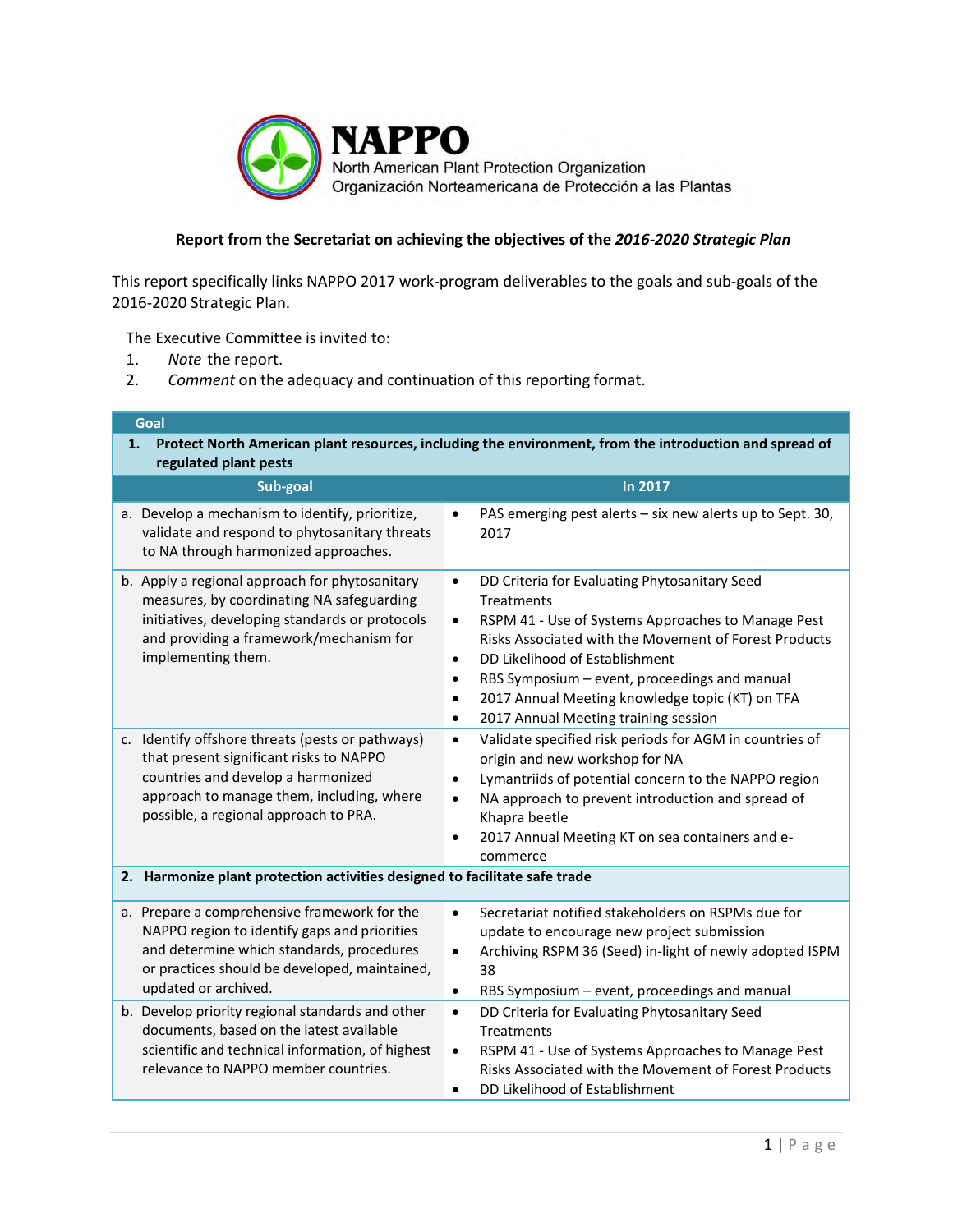|                                                                                                                                                                                                                      | RBS Symposium - event, proceedings and manual<br>$\bullet$                                                                                                                                                                                                                                                 |  |  |  |
|----------------------------------------------------------------------------------------------------------------------------------------------------------------------------------------------------------------------|------------------------------------------------------------------------------------------------------------------------------------------------------------------------------------------------------------------------------------------------------------------------------------------------------------|--|--|--|
| c. Assist NAPPO countries in interpreting and<br>implementing regional standards and<br>promoting their intended application,<br>including through training initiatives.                                             | 2017 Annual Meeting KT on TFA<br>$\bullet$<br>2017 Annual Meeting KT on sea containers and e-<br>commerce<br>2016 KT - harmonization, host-status, SPS principles and<br>disputes<br>Symposia on Alternative Service Delivery (2016) and<br>Surveillance in the NAPPO countries and the Americas<br>(2017) |  |  |  |
| d. Provide, upon request, assistance to NAPPO<br>member countries in mediating, presenting<br>and discussing the required technical<br>information to help avoid or settle a<br>phytosanitary dispute.               | Nothing to report<br>$\bullet$                                                                                                                                                                                                                                                                             |  |  |  |
| e. Assess the successes and challenges of<br>implementation of regional standards, to<br>adjust them to changing global conditions.                                                                                  | Biocontrol module on RSPM 12 - petition for BC agent<br>ISPM 15 explanatory document into Spanish                                                                                                                                                                                                          |  |  |  |
| 3. Maintain active industry/stakeholder engagement in NAPPO activities                                                                                                                                               |                                                                                                                                                                                                                                                                                                            |  |  |  |
| a. Work with industry/stakeholders to track<br>changing industry practices to better<br>understand how these may influence<br>phytosanitary practices and alignment with<br>NAPPO standards.                         | Active participation by industry in Symposia at annual<br>meetings<br>NAPPO attendance to industry meetings - SAA Congress                                                                                                                                                                                 |  |  |  |
| b. Establish procedures for soliciting, considering<br>and encouraging industry/stakeholder input<br>on NAPPO priorities and future annual work<br>programs.                                                         | 2017 call for project proposals<br>$\bullet$<br>2017 country consultation - vetting and comments by<br>٠<br>industry                                                                                                                                                                                       |  |  |  |
| c. Engage industry through active representation<br>on EGs, as appropriate, to ensure industry<br>input in the development of NAPPO standards<br>and activities as well as their support in their<br>implementation. | Ten (of 14) NAPPO Expert Groups have industry<br>$\bullet$<br>representation<br>Active participation by industry in Symposia at annual<br>$\bullet$<br>meetings<br>30 <sup>th</sup> Biennial APPPC meeting -NAPPO invited<br>$\bullet$<br>presentation on industry role - Regelbrugge and Bloem            |  |  |  |
| d. Adopt other practical approaches to continue<br>fostering an active dialogue and partnership<br>with industry/stakeholders on plant<br>protection and regulatory harmonization<br>issues.                         | SAA Congress - presentation and participation in the<br>$\bullet$<br>phytosanitary issues session<br>Chat room for RBS                                                                                                                                                                                     |  |  |  |
| Contribute leadership in the international phytosanitary community<br>4.                                                                                                                                             |                                                                                                                                                                                                                                                                                                            |  |  |  |
| a. Present and advocate for the use of NAPPO<br>standards as models for IPPC standards.                                                                                                                              | Revision of ISPM 8 and use of RSPM 40 table<br>LoE<br>DFIU<br>RSPM 41                                                                                                                                                                                                                                      |  |  |  |
| b. Promote the development of IPPC standards<br>relevant to NAPPO member countries.                                                                                                                                  | See 4a<br>$\bullet$                                                                                                                                                                                                                                                                                        |  |  |  |
| c. Identify emerging plant health policy issues<br>from outside of the NAPPO region which have<br>potential to affect its member countries and<br>consider the need for action.                                      | N/A                                                                                                                                                                                                                                                                                                        |  |  |  |
| d. Actively support and partner with the IPPC                                                                                                                                                                        | NAPPO represented RPPOs on the IYPH Steering                                                                                                                                                                                                                                                               |  |  |  |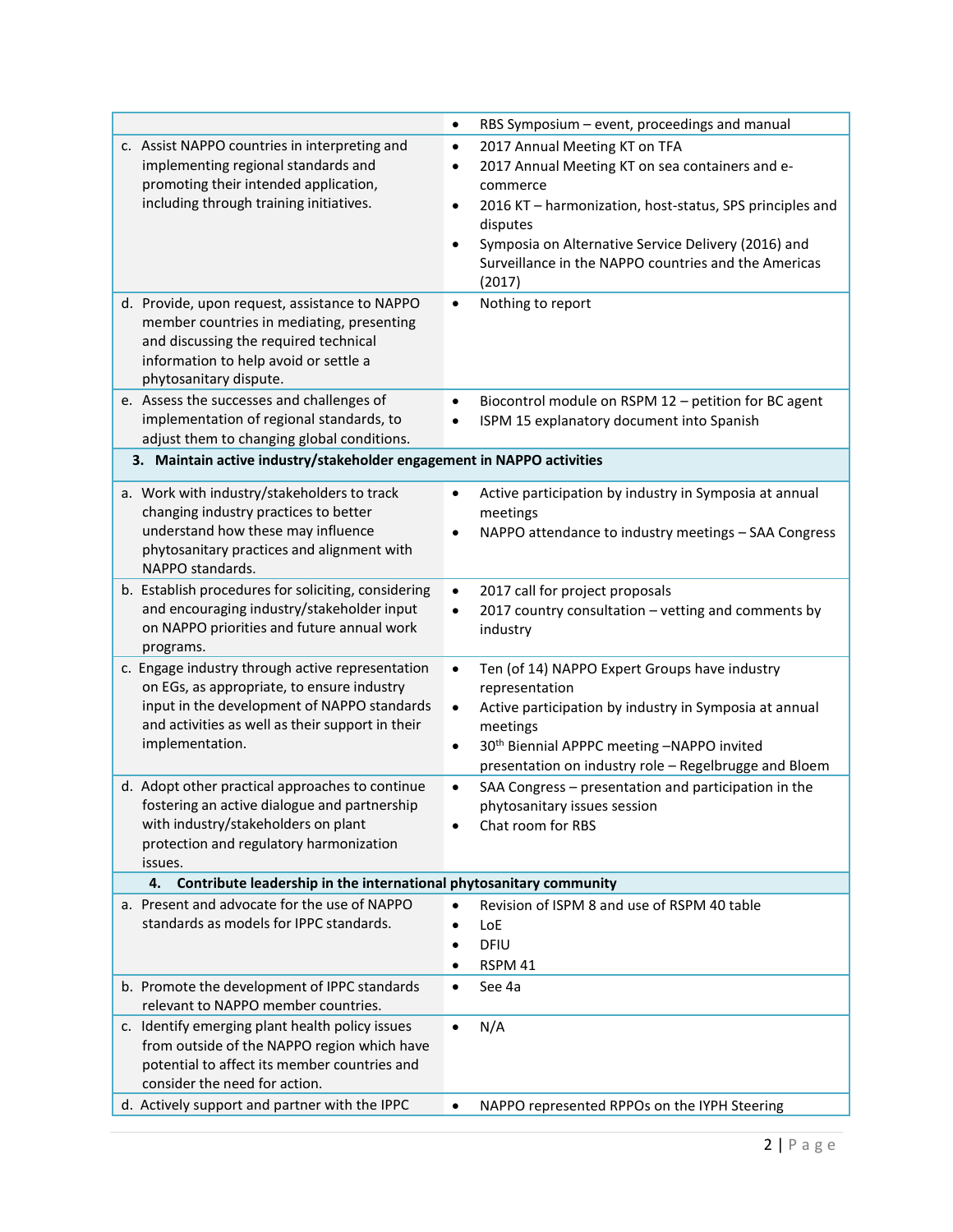| Secretariat on strategic initiatives and                              | Committee and will represent RPPOs in the                                                           |
|-----------------------------------------------------------------------|-----------------------------------------------------------------------------------------------------|
| activities (e.g., development of international                        | Implementation and Capacity Development Committee                                                   |
| standards, identification of qualified experts,                       | Attendance to IPPC Regional Workshop for LAC<br>$\bullet$                                           |
| organization of the IYPH and other activities                         |                                                                                                     |
| of relevance to the NA region)                                        |                                                                                                     |
| e. Contribute leadership among RPPOs globally                         | NAPPO working closely with outgoing and incoming<br>$\bullet$                                       |
| through the Technical Consultation among                              | Chairs (NEPPO and EPPO) on TC Agenda preparation and                                                |
| RPPOs and focus attention on the RPPOs of                             | other strategic issues                                                                              |
| the Americas, for example by collaborating                            | Active participation in GICSV expert groups - HLB and<br>$\bullet$                                  |
| with the Inter-American Coordinating Group                            | ePhyto - through experts from NAPPO countries; also                                                 |
| in Plant Protection (GICSV)                                           | through interpretation                                                                              |
|                                                                       | Ensuring the presence of LAC at RBS Symposium<br>$\bullet$                                          |
|                                                                       | Translation of ISPM 5 brochure into Spanish                                                         |
|                                                                       | Translation of ISPM 15 Explanatory Document into<br>$\bullet$                                       |
|                                                                       |                                                                                                     |
|                                                                       | Spanish and French                                                                                  |
| f. Support global harmonization by designing and                      | See 2c.                                                                                             |
| delivering targeted training to ensure                                | RBS Symposium - event, proceedings and manual -                                                     |
| consistent interpretation and implementation                          | ISPMs 23 and 31                                                                                     |
| of international phytosanitary standards                              |                                                                                                     |
| among key trading regions outside the NA                              |                                                                                                     |
| region.                                                               |                                                                                                     |
| g. Collaborate with other international                               | NAPPO ED as member of the TPG participated in the<br>$\bullet$                                      |
| organizations relevant to NAPPO (e.g.,                                | review of the compilation of terms from the Cartagena                                               |
| Commission for Environmental Cooperation,                             | Protocol as requested by the CBD                                                                    |
| Convention on Biological Diversity)                                   | LoA with OIRSA<br>$\bullet$                                                                         |
| h. Support the Inter-American Institute for                           | Calls between IICA, NAPPO and the GCSI<br>٠                                                         |
| Cooperation in Agriculture (IICA) and other                           | TC-RPPO collaboration with CAHFSA                                                                   |
| organizations in the strengthening of the                             | Caribbean attendance to RBS Symposium<br>$\bullet$                                                  |
| Caribbean region                                                      |                                                                                                     |
|                                                                       | 5. Promote and maintain the scientific and technical basis of NAPPO plant protection activities and |
| phytosanitary measures                                                |                                                                                                     |
| a. Provide and promote a dynamic mechanism                            | NAPPO website<br>$\bullet$                                                                          |
| for the timely exchange of scientific and                             | RBS Symposium - event, proceedings and manual                                                       |
| technically sound information among                                   | RBS chatroom                                                                                        |
| members, including any relevant, emerging                             |                                                                                                     |
| technologies that may come from research                              |                                                                                                     |
| entities and industry groups.                                         |                                                                                                     |
| b. Identify new technologies, promote their use,                      | N/A                                                                                                 |
| and work to facilitate their implementation                           |                                                                                                     |
| c. Strengthen partnerships with relevant                              | Intl. Congress of Plant Pathology<br>$\bullet$                                                      |
| research, scientific and other relevant                               | IPM International Congress                                                                          |
| organizations to garner broader support for                           | Entomological Soc. of America                                                                       |
| NAPPO objectives and activities                                       | NCSU-CIPM                                                                                           |
| 6. Develop and implement NAPPO communication and promotion strategies |                                                                                                     |
|                                                                       |                                                                                                     |
| a. Clearly demonstrate and communicate the                            | NAPPO 1-pager                                                                                       |
| relevance and importance of NAPPO in                                  | NA Invasive Species Council                                                                         |
| protecting plant resources to: senior and other                       | 6 <sup>th</sup> Congress of SAA<br>$\bullet$                                                        |
| officials in each member country; industry;                           | Plant Health Systems Analysis<br>$\bullet$                                                          |
| other stakeholders including the general-                             | IPPC Regional Workshop for LAC<br>$\bullet$                                                         |
| public                                                                | APPPC - role of industry in NAPPO - w/ Craig                                                        |